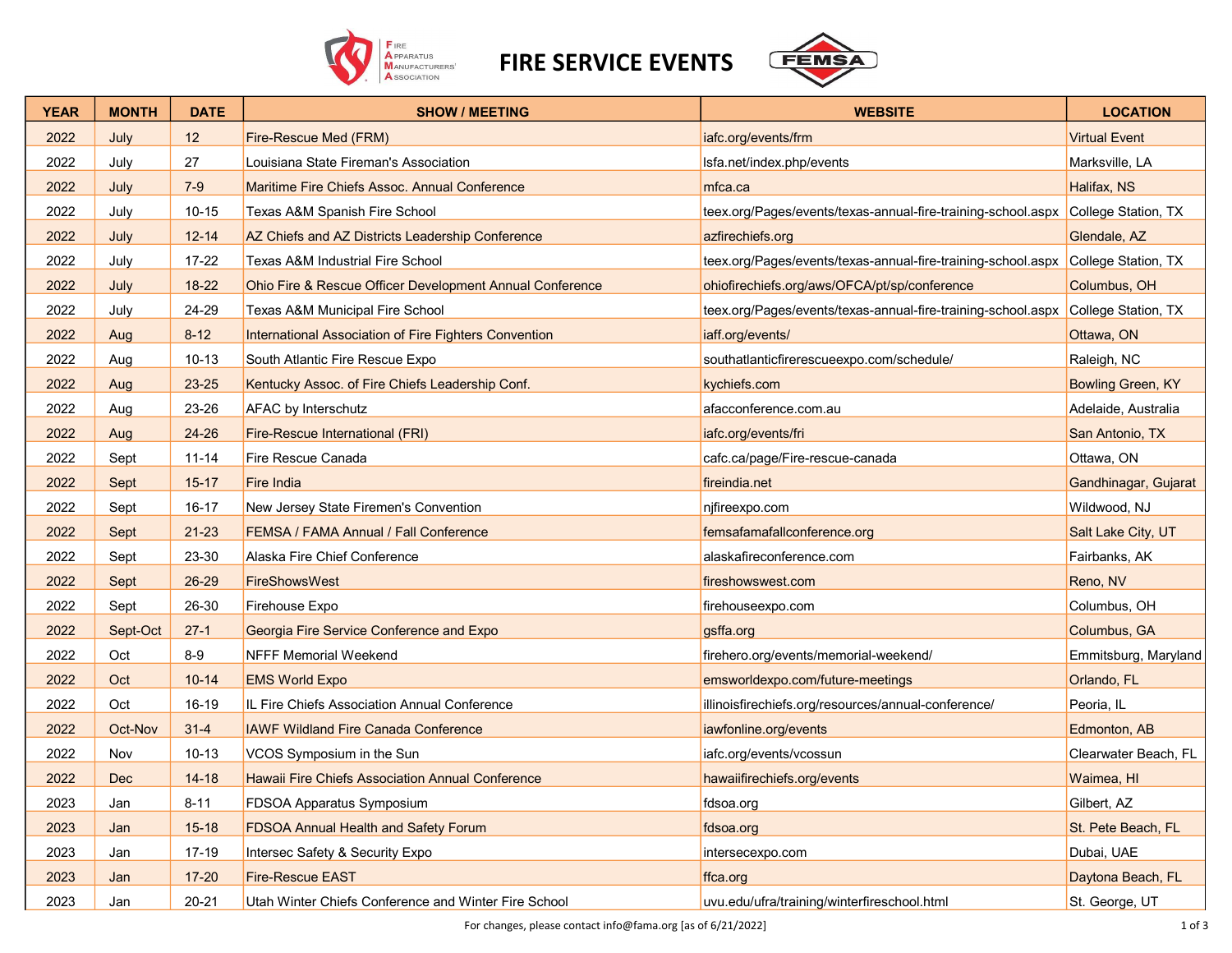| <b>YEAR</b> | <b>MONTH</b> | <b>DATE</b> | <b>SHOW / MEETING</b>                                                                                     | <b>WEBSITE</b>                                               | <b>LOCATION</b>      |
|-------------|--------------|-------------|-----------------------------------------------------------------------------------------------------------|--------------------------------------------------------------|----------------------|
| 2023        | Jan          | $27 - 28$   | Northern IL Alliance of Fire Protection Districts Annual Conference (NIAFPD) niafpd.org/events--news.html |                                                              | Oak Brook, IL        |
| 2023        | Jan-Feb      | $30 - 5$    | North Carolina Annual Conference (NCAFC)                                                                  | ncafc.com                                                    | Concord, NC          |
| 2023        | Feb          | $20 - 25$   | Virginia Fire & Rescue Conference                                                                         | vfca.us                                                      | Virginia Beach, VA   |
| 2023        | Feb          | 23-25       | Orlando Fire Conference                                                                                   | orlandofireconference.com                                    | Orlando, FL          |
| 2023        | Feb          | <b>TBA</b>  | Long Island Fire, Rescue and EMS Mega Show                                                                | liproductions.net                                            | Long Island, NY      |
| 2023        | Mar          | $5 - 10$    | Texas A&M Spring Fire School                                                                              | teex.org/Pages/events/texas-annual-fire-training-school.aspx | College Station, TX  |
| 2023        | Mar          | $7 - 8$     | Ohio Fire Chiefs Winter Symposium                                                                         | ohiofirechiefs.org                                           | <b>TBA</b>           |
| 2023        | Mar          | $18 - 21$   | <b>FAMA Spring Meeting</b>                                                                                | fama.org                                                     | Fort Lauderdale, FL  |
| 2023        | Mar          | 28-30       | Wildland-Urban Interface (WUI) Conference                                                                 | iafc.org/events/wui                                          | Reno, NV             |
| 2023        | April        | 24-29       | <b>FDIC</b> International                                                                                 | fdic.com                                                     | Indianapolis, IN     |
| 2023        | April        | 24-29       | JEMS Conference & Expo                                                                                    | jemscon.com                                                  | Indianapolis, IN     |
| 2023        | May          | $3-5$       | Oregon Fire Chiefs Association Conference                                                                 | ofca.org/events                                              | Bend, OR             |
| 2023        | May          | $4-6$       | Ontario Association of Fire Chiefs Conference and Trade Show                                              | oafc.on.ca/events                                            | Mississauga, ON      |
| 2023        | May          | $6 - 7$     | <b>NFFF Memorial Weekend</b>                                                                              | firehero.org/events/memorial-weekend/                        | Emmitsburg, Maryland |
| 2023        | May          | $10 - 12$   | <b>RETTmobil</b>                                                                                          | rettmobil-international.com/en/start-page/                   | Fulda, Germany       |
| 2023        | May          | 22-23       | CFSI National Fire & Emergency Symposium and Dinner                                                       | cfsi.org/events/                                             | Washington, DC       |
| 2023        | May          | $22 - 25$   | <b>Community Risk Reduction Leadership Conference</b>                                                     | iafc.org/events/crrl                                         | Murfreesboro, TN     |
| 2023        | June         | $4 - 5$     | BC Fire Expo & FCABC Annual Conference                                                                    | bcfireexpo.ca                                                | Penticton, BC        |
| 2023        | June         | $7-9$       | Texas Municipal League Annual Conference & Expo                                                           | tml.org/Calendar.aspx                                        | Arlington, TX        |
| 2023        | June         | $8 - 10$    | Saskatchewan Fire Chiefs Annual Conference                                                                | safc.sk.ca                                                   | Swift Current, SK    |
| 2023        | June         | $14 - 17$   | <b>Fire-Rescue South Carolina</b>                                                                         | scfirefighters.org                                           | Myrtle Beach, SC     |
| 2023        | June         | 19-21       | NFPA Conference & Expo                                                                                    | nfpa.org/conference                                          | Las Vegas, NV        |
| 2023        | June         | <b>TBA</b>  | Maryland State Firemen's Association Convention & Conference                                              | convention.msfa.org                                          | Ocean City, MD       |
| 2023        | Aug          | $9 - 12$    | South Atlantic Fire Rescue Expo                                                                           | southatlanticfirerescueexpo.com/schedule/                    | Raleigh, NC          |
| 2023        | Aug          | $16 - 18$   | <b>Fire-Rescue International (FRI)</b>                                                                    | iafc.org/events/fri                                          | Kansas City, MO      |
| 2023        | Sept         | 18-22       | <b>EMS World Expo</b>                                                                                     | emsworldexpo.com/future-meetings                             | New Orleans, LA      |
| 2023        | Sept         | 26-29       | <b>FEMSA / FAMA Annual / Fall Conference</b>                                                              | femsafamafallconference.org                                  | New Orleans, LA      |
| 2023        | Oct          | $15 - 18$   | IL Fire Chiefs Association Annual Conference                                                              | illinoisfirechiefs.org/resources/annual-conference/          | Peoria, IL           |
| 2023        | Oct          | $17 - 20$   | Louisiana Fire Chiefs Assoc. (LFCA) Fall Symposium                                                        | louisianafirechiefs.org                                      | <b>TBA</b>           |
| 2024        | Feb          | 24-27       | <b>FAMA Spring Meeting</b>                                                                                | fama.org                                                     | St. Pete Beach, FL   |
| 2024        | April        | $15 - 20$   | <b>FDIC</b> International                                                                                 | fdic.com                                                     | Indianapolis, IN     |
| 2024        | April        | 24-25       | CFSI National Fire & Emergency Symposium and Dinner                                                       | cfsi.org/events/                                             | Washington, DC       |
| 2024        | Aug          | $7 - 10$    | South Atlantic Fire Rescue Expo                                                                           | southatlanticfirerescueexpo.com/schedule/                    | Raleigh, NC          |
| 2024        | Sept         | 19-13       | <b>EMS World Expo</b>                                                                                     | emsworldexpo.com/future-meetings                             | Las Vegas, NV        |